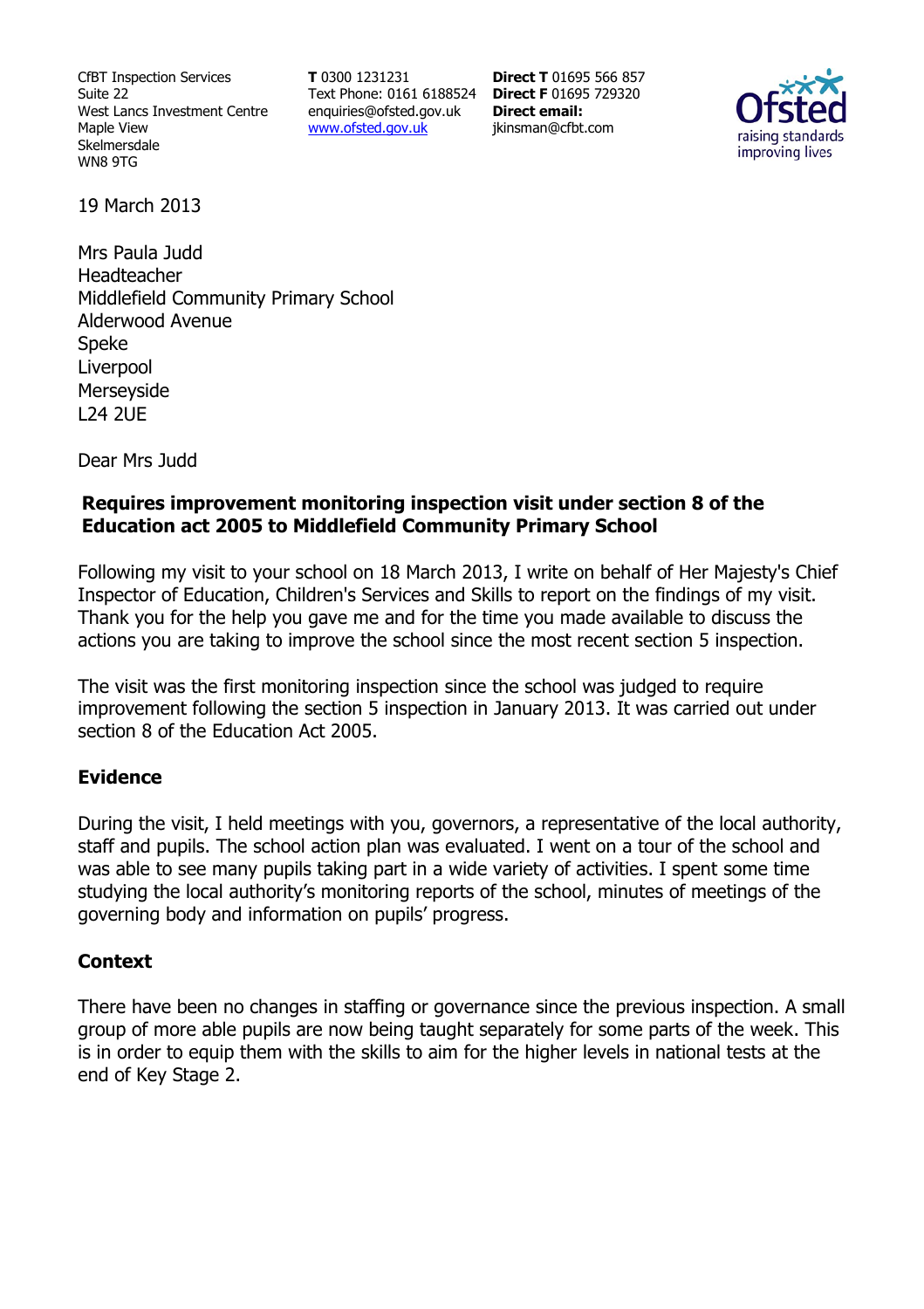## **Main findings**

The inspection judgement came as no surprise in January. A local authority review last year identified weaknesses in both teaching and mathematics. Actions to tackle such weaknesses lacked urgency and teaching did not improve quickly enough. School leaders feel that the inspection has given them a mandate: they are determined to make sure that the school is on a sustainable path to improvement.

A well-targeted and highly focused action plan has very quickly been drawn up to turn the school into a place where 'good is the norm'. There was clear evidence during the visit that actions that have been taken are already helping the school to improve.

The programme to improve teaching tackles the issue from many sides. Extra training has been put on for staff and a new format for planning teaching and learning has been introduced. As a consequence teachers are starting to plan activities and tasks that match more closely the abilities of their pupils. Teachers have noticed that lesson observations by senior leaders are 'more focused, more specific and more frequent'. Local authority representatives who have conducted joint lesson observations with senior leaders have noted improvements in teaching.

Pupils have also noticed that they have more opportunities in lessons to work on their own or with partners. As one pupil commented: 'Our teacher's changed – now she lets us get on with it. She only says what she needs to  $-$  and this shows us just what we can do for ourselves'. Pupils also remarked that 'the work has got harder' and the more able pupils that I spoke to enjoy having lessons that are more of a challenge.

Standards are rising. The revised tracking system is much better and gives teachers a far clearer idea about the progress of pupils in their classes. It helps teachers to spot when pupils are not doing as well as they should be and enables teachers to put in appropriate support so that pupils can catch up. This is already having a positive impact. According to school information, backed up by the local authority, pupils are on target to perform much better this year, with a far greater proportion of pupils making expected, and better than expected, progress in English and mathematics.

School leaders conduct formal meetings where they question teachers about the progress of pupils in their classes. This more structured approach is starting to change the culture of the school and staff know they will be held to account for pupils' progress. This process gives the opportunity for senior leaders to praise teachers when they are working well, as well as challenge underperformance.

The governing body is a well-meaning group of individuals who are very loyal to the school. Governors have sometimes in the past felt uncomfortable in challenging the headteacher. Involvement in the 'Challenge Board' meetings, organised by the local authority, helps governors to have a clearer picture of where the school is up to and also increases their confidence in holding the school to account. The governing body now needs to use its powers to set much more challenging targets for teachers. It also needs to make sure that all staff clearly understand the implications of the link between students' progress and annual pay increases. In this way, governors will be supporting the school in its drive to improve quickly.